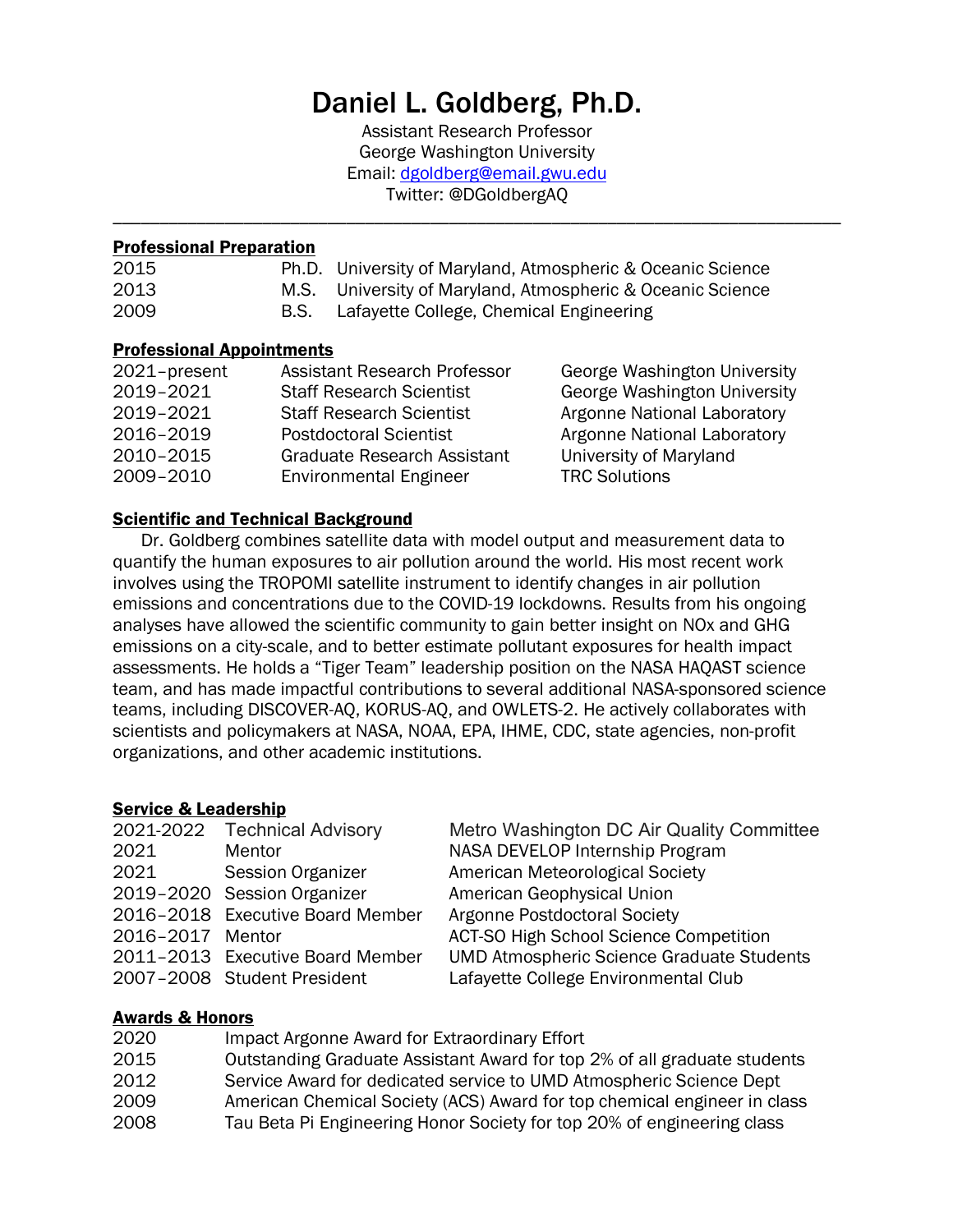## Teaching Experience

- 2020 2021 George Washington University, Global Climate Change and Air Pollution Guest Lecture on the use of measurements and models to estimate air pollution
- 2012 2013 University of Maryland, AOSC200: Introduction to Weather and Climate Head TA. Taught 2 lectures per week. Graded all exams, quizzes, and projects.

#### Junior Scientists Advised

Postdoc: Dr. Arash Mohegh (2019 – 2021), Dr. Gaige Kerr (2020 – present), Dr. Doyeon Ahn (2021 – present), Dr. Katelyn O'Dell (2021 – present)

Masters: Nigel Martis (2021 – present), Perrin Krisko (2021 – present), Xavier Nogueira (2021 – 2022)

Undergraduate: Duncan Quevedo (2020 – 2021)

## Related Professional Experience

| 2012 - 2014 | National Atmospheric Deposition Program Primary Site Operator |
|-------------|---------------------------------------------------------------|
| 2012 - 2014 | Clean Air Status & Trends Network Primary Site Operator       |

#### Editorial Review

Peer reviewer for academic journals: Atmospheric Chemistry and Physics (6); Atmospheric Environment (7); Atmospheric Measurement Techniques (1); Atmosphere (3); Environmental Research Letters (4); Environmental Science and Technology (4); Elementa (2); Geophysical Research Letters (2); Journal of Atmospheric and Oceanic Technology (1); Journal of Geophysical Research – Atmospheres (1); Nature Communications (1); Remote Sensing (2); Science of the Total Environment (1); Scientific Advances (1)

Peer reviewer for academic proposals: NASA Research Opportunities in Space and Earth Science (ROSES), NASA Postdoctoral Program (NPP), National Science Foundation (NSF), Netherlands Organization for Scientific Research Innovational Research Incentives Scheme (Vici)

#### Professional Membership

American Geophysical Union (AGU) American Meteorological Society (AMS) International Society for Environmental Epidemiology (ISEE)

#### Skills & Proficiencies

| Mastery of:       | TROPOMI (NO <sub>2</sub> , HCHO, CO) OMI (NO <sub>2</sub> , HCHO, SO <sub>2</sub> ), MODIS AOD (Dark |
|-------------------|------------------------------------------------------------------------------------------------------|
|                   | Target & Deep Blue), MAIAC AOD, CAMx air quality model, IDL, Linux,                                  |
|                   | HDF & NetCDF file formats                                                                            |
| Understanding of: | WRF, ERA5 re-analysis, CMAQ, WRF-Chem, Geos-Chem, Python, Visual                                     |
|                   | Basic, HTML, C-shell, Fortran                                                                        |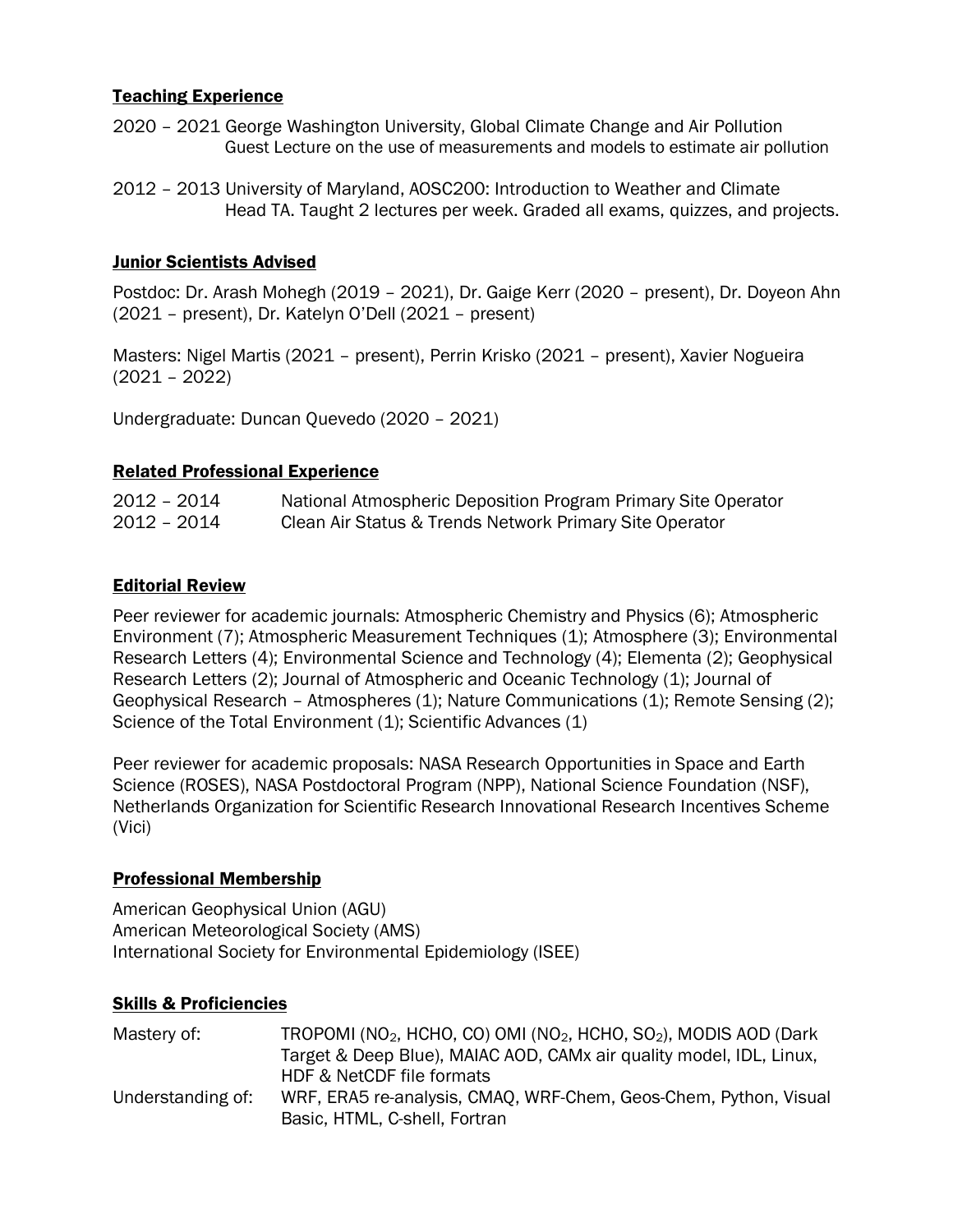## Peer-Reviewed Publications (12 first-author, 30 total; h-index: 14)

- 1. Tzortziou, M., Kwong, C. F., Goldberg, D. L., Schiferl, L., Commane, R., Abuhassan, N., Szykman, J. and Valin, L.: Declines and peaks in  $NO<sub>2</sub>$  pollution during the multiple waves of the COVID-19 pandemic in the New York metropolitan area, Atmos. Chem. Phys., 1– 30, doi:10.5194/ACP-2021-592, 2022.
- 2. Jing, P. and Goldberg, D. L.: Influence of conducive weather on ozone in the presence of reduced NOx emissions: A case study in Chicago during the 2020 lockdowns, Atmos. Pollut. Res., 13(2), 101313, doi:10.1016/J.APR.2021.101313, 2022.
- 3. Anenberg, S. C., Mohegh, A., Goldberg, D. L., Kerr, G. H., Brauer, M., Burkart, K., Hystad, P., Larkin, A., Wozniak, S. and Lamsal, L.: Long-term trends in urban NO<sub>2</sub> concentrations and associated paediatric asthma incidence: estimates from global datasets, Lancet Planet. Heal., 6(1), e49–e58, doi:10.1016/S2542-5196(21)00255-2, 2022.
- 4. Nawaz, M. O., Henze, D. K., Harkins, C., Cao, H., Nault, B., Jo, D., Jimenez, J., Anenberg, S. C., Goldberg, D. L. and Qu, Z.: Impacts of sectoral, regional, species, and day-specific emissions on air pollution and public health in Washington, DC, Elem. Sci. Anthr., 9(1), doi:10.1525/elementa.2021.00043, 2021.
- 5. Laughner, J. L., …, Goldberg, D. L., …, Zeng, Z.-C.: Societal shifts due to COVID-19 reveal large-scale complexities and feedbacks between atmospheric chemistry and climate change, *Proc. Natl. Acad. Sci.,* 118(46), doi:10.1073/PNAS.2109481118, 2021.
- 6. Goldberg, D. L., Anenberg, S. C., Lu, Z., Streets, D. G., Lamsal, L., McDuffie, E. and Smith, S.: Urban NOx emissions around the world declined faster than anticipated between 2005 and 2019, *Environ. Res. Lett.,* doi:10.1088/1748-9326/AC2C34, 2021.
- 7. Goldberg, D. L., Anenberg, S. C., Kerr, G. H., Lu, Z. and Streets, D. G.: TROPOMI: A revolutionary new satellite instrument measuring NO<sub>2</sub> air pollution, *Environ. Manag.*, 2021.
- 8. Anenberg, S., Kerr, G. H. and Goldberg, D. L.: Leveraging satellite data to address air pollution inequities, *Environ. Manag.,* 2021.
- 9. Kondragunta, S., Wei, Z., McDonald, B. C., Goldberg, D. L. and Tong, D. Q.: COVID-19 Induced Fingerprints of a New Normal Urban Air Quality in the United States, J*. Geophys. Res. Atmos.*, e2021JD034797, doi:10.1029/2021JD034797, 2021.
- 10.Kerr, G. H., Goldberg, D. L. and Anenberg, S. C.: COVID-19 pandemic reveals persistent disparities in nitrogen dioxide pollution, *Proc. Natl. Acad. Sci.,* 118(30), e2022409118, doi:10.1073/pnas.2022409118, 2021.
- 11. Goldberg, D. L., Anenberg, S. C., Mohegh, A., Lu, Z. and Streets, D. G.: TROPOMI NO<sub>2</sub> in the United States: A detailed look at the annual averages, weekly cycles, effects of temperature, and correlation with surface NO2 concentrations, *Earth's Future,* doi: 10.1029/2020EF001665, 2021.
- 12. Gorris, M. E., Anenberg, S. C., Goldberg, D. L., Kerr, G. H., Stowell, J. D., Tong, D. and Zaitchik, B. F.: Shaping the future of science: COVID-19 highlighting the importance of GeoHealth, GeoHealth, 5(5), e2021GH000412, doi:10.1029/2021gh000412, 2021.
- 13.Goldberg, D. L., Anenberg, S. C., Griffin, D., McLinden, C. A., Lu, Z. and Streets, D. G.: Disentangling the Impact of the COVID-19 Lockdowns on Urban NO<sub>2</sub> From Natural Variability, *Geophys. Res. Lett.,* 47(17), doi:10.1029/2020GL089269, 2020.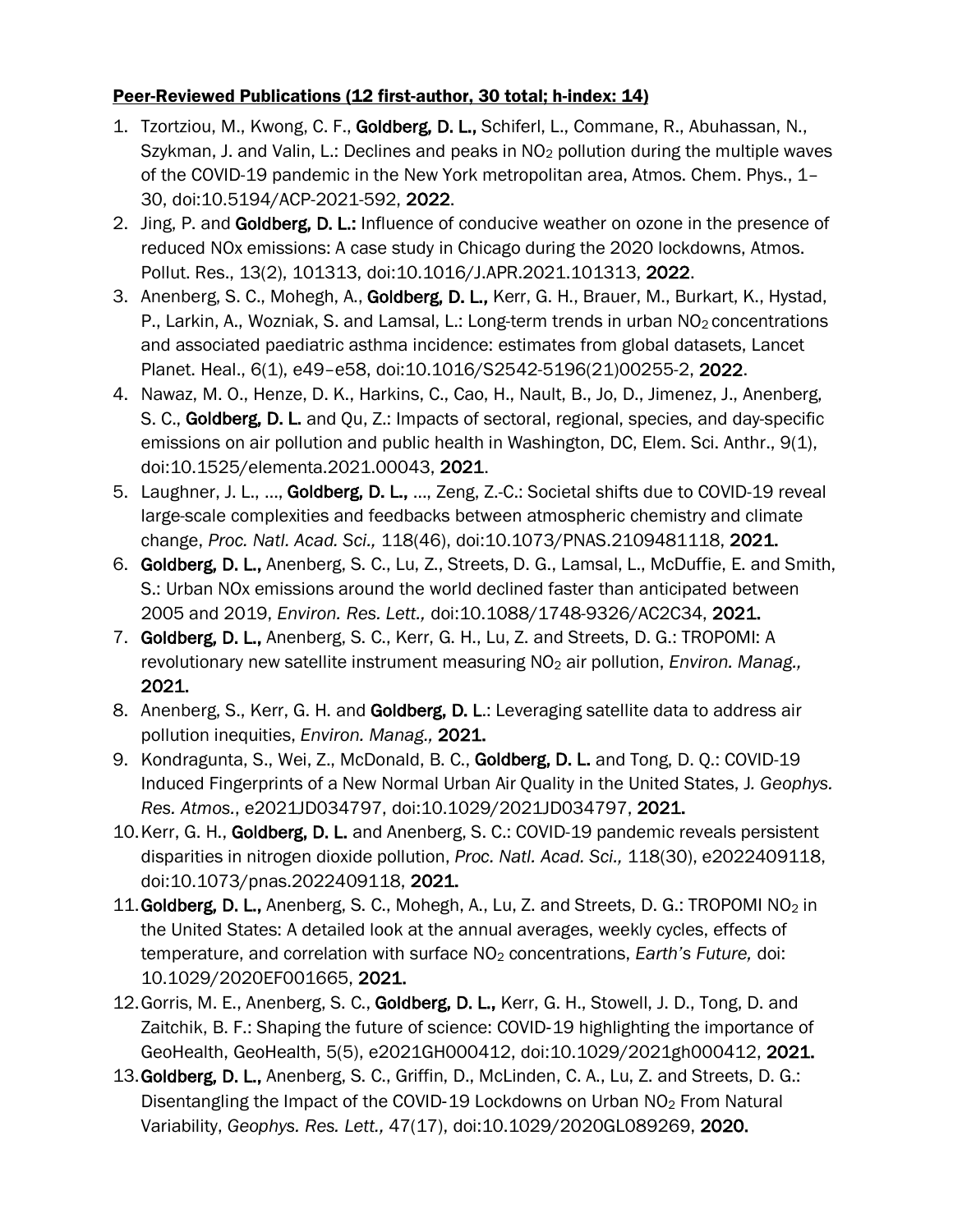- 14.Mohegh, A., Goldberg, D. L., Achakulwisut, P. and Anenberg, S. C.: Sensitivity of estimated NO<sub>2</sub>-attributable pediatric asthma incidence to grid resolution and urbanicity, *Environ. Res. Lett.,* doi:10.1088/1748-9326/abce25, 2020.
- 15.Anenberg, S. C., Bindl, M., Brauer, M., Castillo, J. J., Cavalieri, S., Duncan, B. N., Fiore, A. M., Fuller, R., Goldberg, D. L., Henze, D. K., Hess, J., Holloway, T., James, P., Jin, X., Kheirbek, I., Kinney, P. L., Liu, Y., Mohegh, A., Patz, J., Jimenez, M. P., Roy, A., Tong, D., Walker, K., Watts, N. and West, J. J.: Using Satellites to Track Indicators of Global Air Pollution and Climate Change Impacts: Lessons Learned From a NASA-Supported Science-Stakeholder Collaborative, *GeoHealth,* 4(7), doi:10.1029/2020GH000270, 2020.
- 16.Saide, P. E., Gao, M., Lu, Z., Goldberg, D. L., Streets, D. G., … , and Crawford, J. H.: Understanding and improving model representation of aerosol optical properties for a Chinese haze event measured during KORUS-AQ, *Atmos. Chem. Phys*., 20(11), 6455– 6478, doi:10.5194/acp-20-6455-2020, 2020.
- 17.Liu, F., Duncan, B. N., Krotkov, N. A., Lamsal, L. N., Beirle, S., Griffin, D., McLinden, C. A., Goldberg, D. L. and Lu, Z.: A methodology to constrain carbon dioxide emissions from coal-fired power plants using satellite observations of co-emitted nitrogen dioxide, *Atmos. Chem. Phys.,* 20(1), 99–116, doi:10.5194/acp-20-99-2020, 2020.
- 18.Goldberg, D. L., Saide, P. E., Lamsal, L. N., De Foy, B., Lu, Z., Woo, J.-H., Kim, Y., Kim, J., Gao, M., Carmichael, G. and Streets, D. G.: A top-down assessment using OMI NO<sub>2</sub> suggests an underestimate in the NOx emissions inventory in Seoul, South Korea, during KORUS-AQ, *Atmos. Chem. Phys.,* 19(3), doi:10.5194/acp-19-1801-2019, 2019.
- 19.Goldberg, D. L., Lu, Z., Streets, D. G., de Foy, B., Griffin, D., McLinden, C. A., Lamsal, L. N., Krotkov, N. A. and Eskes, H.: Enhanced Capabilities of TROPOMI NO<sub>2</sub>: Estimating NOx from North American Cities and Power Plants, *Environ. Sci. Technol.,* acs.est.9b04488, doi:10.1021/acs.est.9b04488, 2019.
- 20.Goldberg, D. L., Lu, Z., Oda, T., Lamsal, L. N., Liu, F., Griffin, D., McLinden, C. A., Krotkov, N. A., Duncan, B. N. and Streets, D. G.: Exploiting OMI NO<sub>2</sub> satellite observations to infer fossil-fuel CO<sub>2</sub> emissions from U.S. megacities, Sci. Total Environ., 695, 133805, doi:10.1016/j.scitotenv.2019.133805, 2019.
- 21. Goldberg, D. L., Gupta, P., Wang, K., Jena, C., Zhang, Y., Lu, Z. and Streets, D. G.: Using gap-filled MAIAC AOD and WRF-Chem to estimate daily PM 2.5 concentrations at 1 km resolution in the Eastern United States, *Atmos. Environ.,* 199, 443–452, doi:10.1016/j.atmosenv.2018.11.049, 2019.
- 22.Ring, A. M., Canty, T. P., Anderson, D. C., Vinciguerra, T. P., He, H., Goldberg, D. L., Ehrman, S. H., Dickerson, R. R. and Salawitch, R. J.: Evaluating commercial marine emissions and their role in air quality policy using observations and the CMAQ model, *Atmos. Environ.,* 173(June 2017), 96–107, doi:10.1016/j.atmosenv.2017.10.037, 2018.
- 23.Goldberg, D. L., Lamsal, L. N., Loughner, C. P., Swartz, W. H., Lu, Z. and Streets, D. G.: A high-resolution and observationally constrained OMI NO2 satellite retrieval, *Atmos. Chem. Phys.,* 17(18), 11403–11421, doi:10.5194/acp-17-11403-2017, 2017.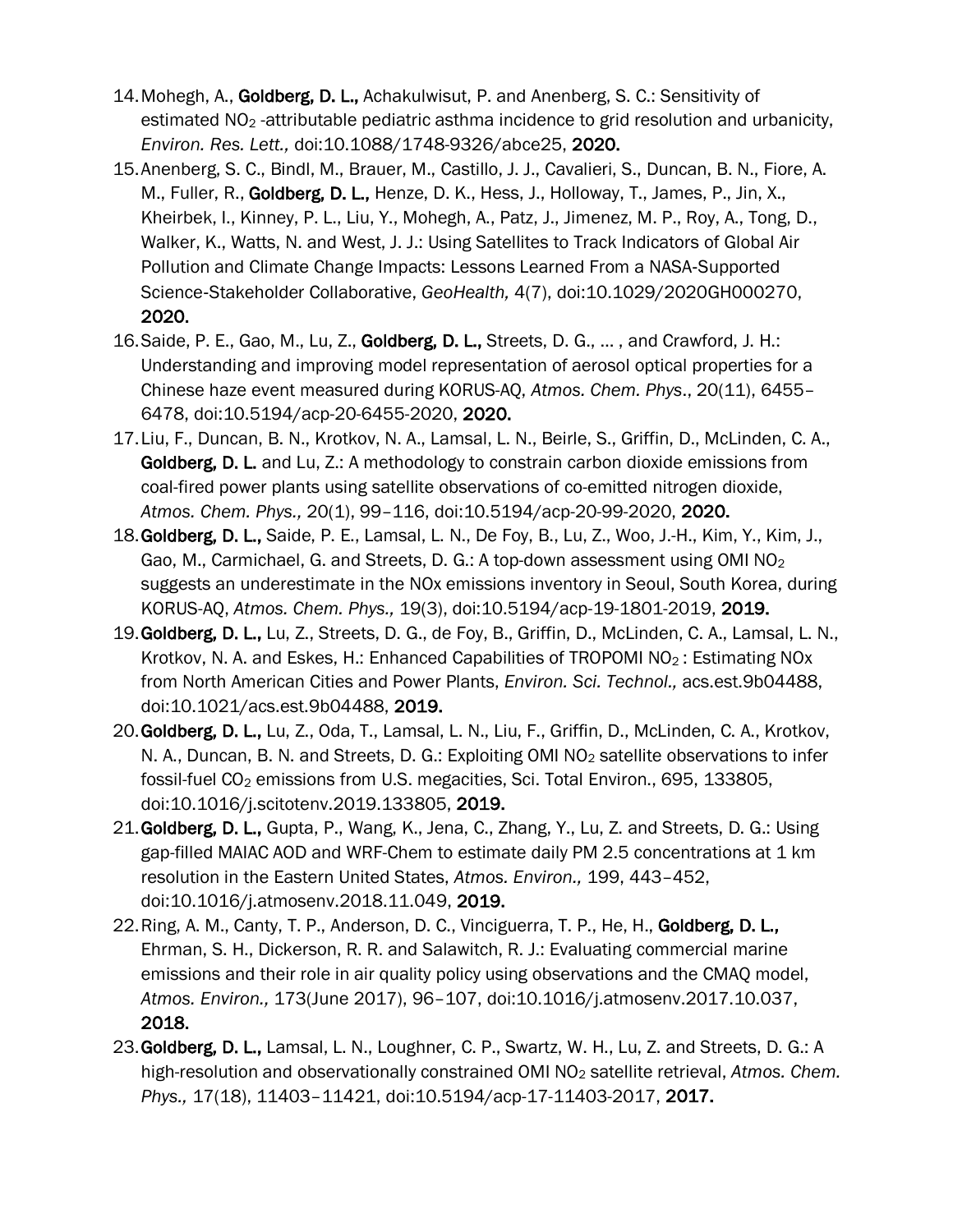- 24.Ren, X., Luke, W. T., Kelley, P., Cohen, M. D., Artz, R., Olson, M. L., Schmeltz, D., Puchalski, M., Goldberg, D. L., Ring, A., Mazzuca, G. M., Cummings, K. A., Wojdan, L., Preaux, S. and Stehr, J. W.: Atmospheric mercury measurements at a suburban site in the Mid-Atlantic United States: Inter-annual, seasonal and diurnal variations and sourcereceptor relationships, *Atmos. Environ.,* 146, 141–152, doi:10.1016/j.atmosenv.2016.08.028, 2016.
- 25.Goldberg, D. L., Vinciguerra, T. P., Anderson, D. C., Hembeck, L., Canty, T. P., Ehrman, S. H., Martins, D. K., Stauffer, R. M., Thompson, A. M., Salawitch, R. J. and Dickerson, R. R.: CAMx ozone source attribution in the eastern United States using guidance from observations during DISCOVER-AQ Maryland, *Geophys. Res. Lett.,* 43(5), 2249–2258, doi:10.1002/2015GL067332, 2016.
- 26.Goldberg, D. L., Vinciguerra, T. P., Hosley, K. M., Loughner, C. P., Canty, T. P., Salawitch, R. J. and Dickerson, R. R.: Evidence for an increase in the ozone photochemical lifetime in the eastern United States using a regional air quality model, *J. Geophys. Res. Atmos.,* 120(24), 12778–12793, doi:10.1002/2015JD023930, 2015.
- 27. Canty, T. P., Hembeck, L., Vinciguerra, T. P., Anderson, D. C., Goldberg, D. L., Carpenter, S. F., Allen, D. J., Loughner, C. P., Salawitch, R. J. and Dickerson, R. R.: Ozone and NOx chemistry in the eastern US: Evaluation of CMAQ/CB05 with satellite (OMI) data, *Atmos. Chem. Phys.,* 15(19), 10965–10982, doi:10.5194/acp-15-10965-2015, 2015.
- 28.Stauffer, R. M., Thompson, A. M., Martins, D. K., Clark, R. D., Goldberg, D. L., Loughner, C. P., Delgado, R., Dickerson, R. R., Stehr, J. W. and Tzortziou, M. A.: Bay breeze influence on surface ozone at Edgewood, MD during July 2011, *J. Atmos. Chem.,* 72(3–4), 335– 353, doi:10.1007/s10874-012-9241-6, 2015.
- 29.Goldberg, D. L., Loughner, C. P., Tzortziou, M., Stehr, J. W., Pickering, K. E., Marufu, L. T. and Dickerson, R. R.: Higher surface ozone concentrations over the Chesapeake Bay than over the adjacent land: Observations and models from the DISCOVER-AQ and CBODAQ campaigns, *Atmos. Environ.,* 84, 9–19, doi:10.1016/j.atmosenv.2013.11.008, 2014.
- 30.Loughner, C. P., Tzortziou, M., Follette-Cook, M., Pickering, K. E., Goldberg, D. L., Satam, C., Weinheimer, A., Crawford, J. H., Knapp, D. J., Montzka, D. D., Diskin, G. S. and Dickerson, R. R.: Impact of bay-breeze circulations on surface air quality and boundary layer export, *J. Appl. Meteorol. Climatol.,* 53(7), 1697–1713, doi:10.1175/JAMC-D-13- 0323.1, 2014.

## Manuscripts Under Review

1. Kerr, G. H., Goldberg, D. L., Anenberg, S. C., ... : Diesel passenger vehicle market shares influenced COVID-19 changes in nitrogen dioxide pollution in global cities

# Manuscripts In Preparation

- 1. Goldberg, D. L., M. Harkey, J. Johnson, G. Yarwood, S. C. Anenberg, T. A. Holloway: Evaluating the NOx emissions and ozone production sensitivities in Texas using TROPOMI NO2 and HCHO
- 2. Bechle, M., …, Goldberg, D.L., Zhang, Y., Bell, M., Marshall, J. D.: Intercomparison of national PM2.5 exposure models.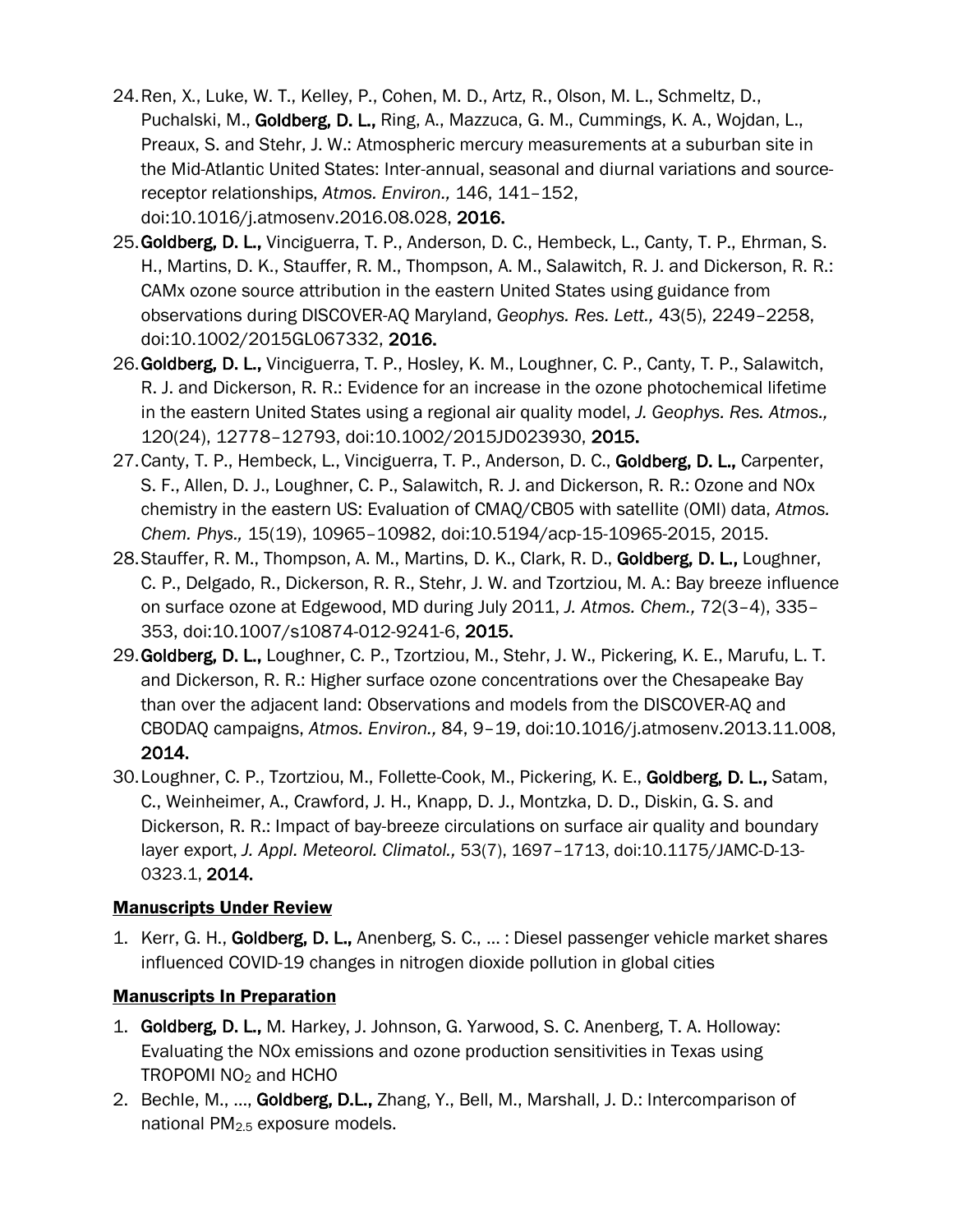## Competitive Grants Selected for Funding

- 1. "Value of GeoXO atmospheric composition data for estimating air pollution-related health impacts", NOAA, August 2021 – July 2022, \$200,000, *Co-Investigator* (PI: Susan Anenberg, George Washington University)
- 2. "Using satellite NO<sub>2</sub> observations for public health surveillance and environmental policy planning at global, national, and urban scales", NASA HAQAST, December 2020 – November 2024, \$500,000, *Co-Investigator* (PI: Susan Anenberg, George Washington University)
- 3. "Inconsistent effects of social distancing on air quality in global cities: lessons for protecting near-term public health and designing longer-term urban transportation policies", NASA Rapid Response, June 2020 – May 2021, \$100,000, *Co-Principal Investigator* (Co-PI: Susan Anenberg, George Washington University)
- 4. "Updating the Wisconsin Horizontal Interpolation Program for Satellites (WHIPS)", Texas Commission on Environmental Quality Research Program, June 2020 – November 2021, *Co-Investigator* (PI: Tracey Holloway, University of Wisconsin)
- 5. "Integrating satellites, ground monitoring, and modeling to estimate long-term  $NO<sub>2</sub>$ exposures and associated pediatric asthma impacts", Health Effects Institute, November 2019 – November 2021, \$120,000, *Co-Investigator* (PI: Susan Anenberg, George Washington University)
- 6. "The Changing Atmosphere in North America for 2000 2020: High-resolution modeling and satellite analysis", NASA ACMAP, May 2019 – April 2022, \$300,000, *Co-Investigator*  (PI: Greg Carmichael, University of Iowa)
- 7. "Taking OMI NO<sub>2</sub> to the next level: Inferring global fossil fuel CO<sub>2</sub> emissions using OMI NO2 Data Improved with Critical Algorithm Updates", NASA ACMAP, June 2017 – May 2020, \$225,000, *Co-Investigator* (PI: Nickolay Krotkov, NASA Goddard)

# Pending Grants

- 1. "Structural Racism: Assessing and Addressing Community Exposures to Environmental Contaminants", Submitted August 2021, Pending, *Co-Investigator* (co-PIs: Susan Anenberg, George Washington University and Sacoby Wilson, University of Maryland)
- 2. "From space to the street: Using satellite remote sensing to address environmental injustice from transportation-related air pollution", Submitted June 2021, Pending, *Co-Investigator* (PI: Susan Anenberg, George Washington University)

# Competitive Grants Not Selected for Funding

- 1. "A comparative study of atmospheric impacts due to changes in anthropogenic activity during the COVID-19 pandemic in the greater Chicago and New York City regions", Submitted November 2020, Pending, *Co-Principal Investigator* (co-PIs Greg Carmichael and Charles Stanier, University of Iowa)
- 2. "Developing a near-real-time satellite-based framework to estimate urban NOX emissions in preparation for the TEMPO satellite mission: Using TROPOMI and model simulations as test-beds", Submitted September 2020, Not Selected, *Principal Investigator*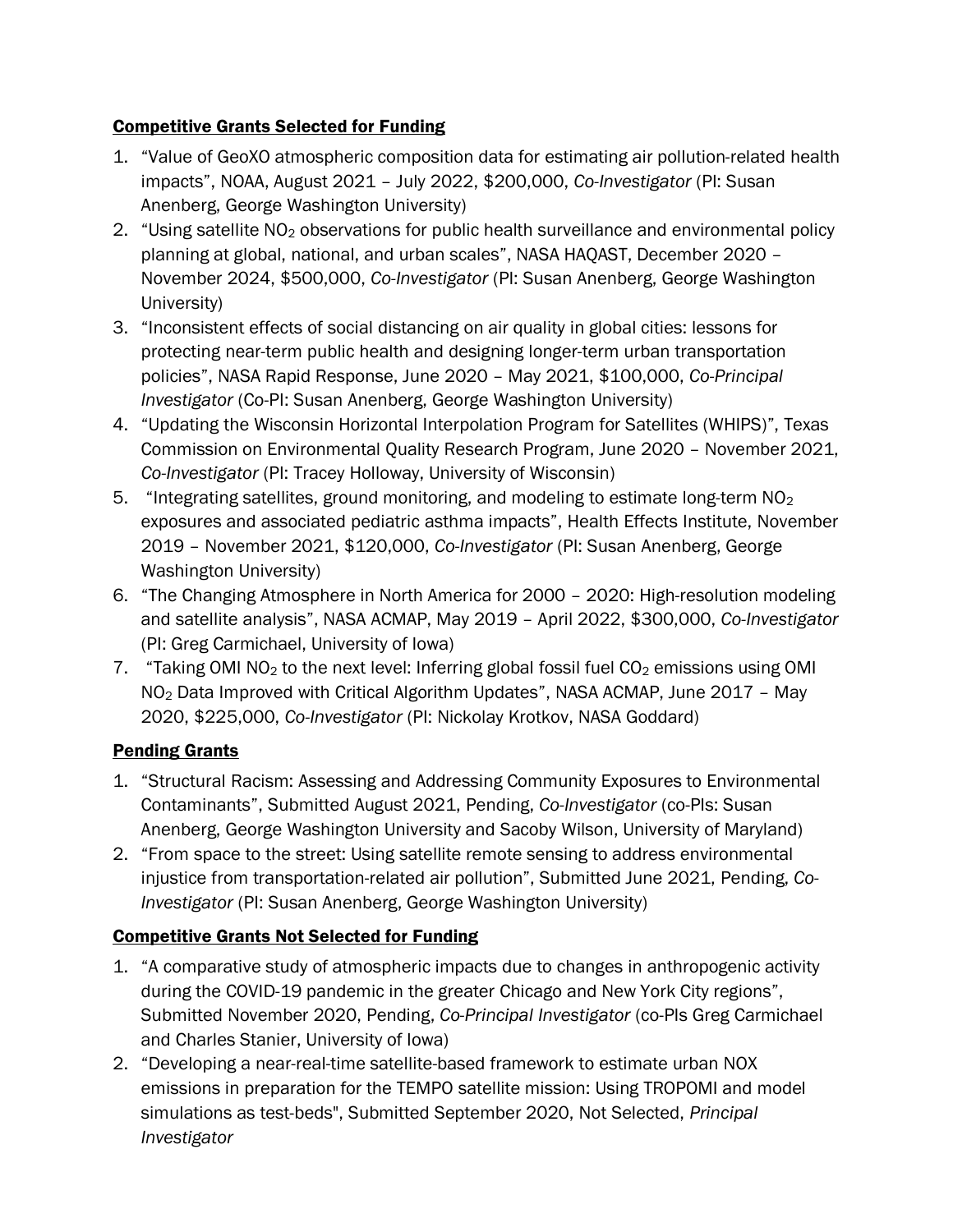- 3. "Using Satellites to Monitor Energy Usage and Inform Responses to Disasters", Submitted June 2020, Not Selected, *Co-Investigator* (PI: Jason West, University of North Carolina)
- 4. "Application of Remote Sensing Tools to Verify, Validate, and Improve Emissions of NO<sub>2</sub> and SO2 for Texas Air Quality Modeling", Submitted January 2020, Not Selected, *Co-Investigator* (PI: Nathan Pavlovic, Sonoma Technology)
- 5. "Preparing for TEMPO: Considering future applications of the HCHO/NO<sub>2</sub> ratio using lessons learned from OMI and TROPOMI", NASA Aura Science Team, Submitted Sept 2019, Not Selected, *Principal Investigator*
- 6. "Assessing tropospheric ozone pollution and precursors in African cities using OMI", NASA Aura Science Team, Submitted Sept 2019, Not Selected, *Co-Investigator* (PI: Susanne Bauer, NASA GSFC)
- 7. "Quantification of Air Pollution from Natural Gas Development and Relationship to Health Outcomes: A Quasi-Experimental Investigation", Submitted Sept 2018 & Sept 2019, *Co-Investigator* (PI: Charlotte Ward, Dartmouth College)
- 8. "Coupled Energy-Air Quality-Health System: A Data-Driven Decision Tool for Cost-Benefit Assessment", NASA Applied Sciences, Submitted Nov 2017, Not Selected, *Co-Investigator* (PI: Yang Zhang, North Carolina State University)

## Media Interactions

- 1. NASA Earth Observatory, October 28, 2021, Scientific Questions Arrive in Ports, https://earthobservatory.nasa.gov/images/149004/scientific-questions-arrive-inports
- 2. NBC Connecticut, July 26, 2021, A Look at How Western Wildfire Smoke Makes Its Way to Connecticut, http://nbcct.co/Czz0Ari
- 3. New York Times, April 15, 2021, Subject Matter Expert for Freelance Journalist Lisa Collins, https://www.linkedin.com/in/lisa-m-collins-3162815/
- 4. Washington Post, June 16, 2020, Commentary in, "Washington has yet to see unhealthful pollution levels this year. That's a record", https://www.washingtonpost.com/weather/2020/06/16/washington-dc-record-lowpollution/
- 5. WAMU 88.5, NPR Radio, May 19, 2020, Subject Matter Expert for The Kojo Nnamdi Show, https://thekojonnamdishow.org/audio/#/shows/2020-05-19/reducing-airpollution-during-the-pandemic/116753/@00:00
- 6. Washington Post, April 22, 2020, Commentary in, "Washington has its cleanest spring air in 25 years: How air quality has improved during the coronavirus crisis", https://www.washingtonpost.com/weather/2020/04/22/washington-dc-air-qualitycoronavirus/
- 7. Nature, April 10, 2020, Commentary in, "Why pollution is plummeting in some cities — but not others", https://www.nature.com/articles/d41586-020-01049-6 doi: 10.1038/d41586-020-01049-6
- 8. New York Times, April 3, 2020, Subject Matter Expert for Visual Investigations Journalist Christoph Koettl, https://www.nytimes.com/by/christoph-koettl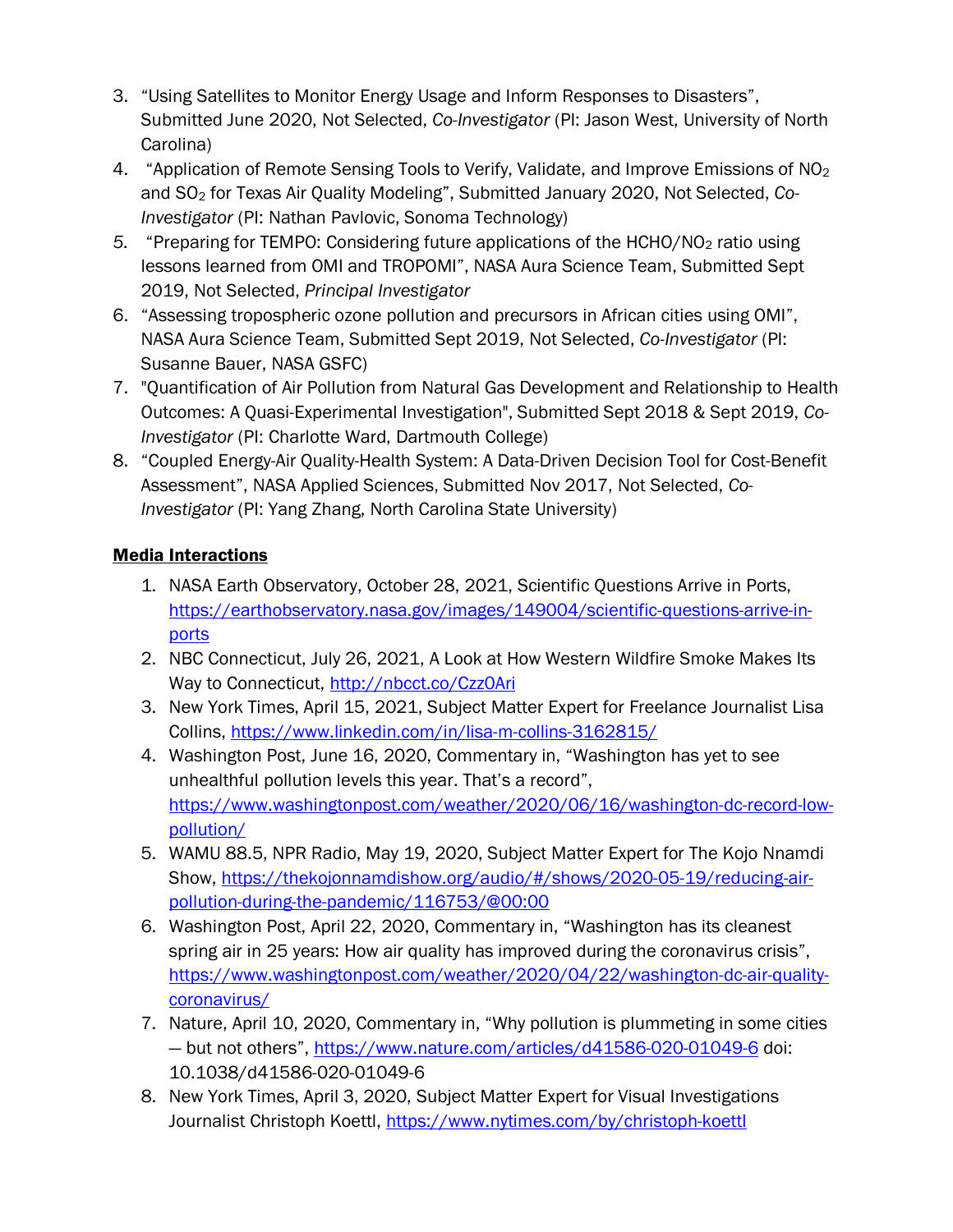- 9. WTOP Radio, April 1, 2020, Commentary in, "Despite telework, stay-at-home orders, not much change to air quality in DC area", https://wtop.com/local/2020/04/despite-telework-stay-at-home-orders-not-muchchange-to-air-quality-in-dc-area/
- 10.Science Magazine, February 12, 2020, Commentary in, "Deadly air pollution is blowing into your state from a surprisingly large source", https://www.sciencemag.org/news/2020/02/deadly-air-pollution-blowing-your-statesurprisingly-large-source
- 11.Washington Post, February 3, 2020, Commentary in, "Why a toxic brown haze loomed over the Capitol on Monday", https://www.washingtonpost.com/weather/2020/02/03/how-toxic-brown-hazeloomed-over-capitol-monday/
- 12.Washington Post, July 5, 2019, Commentary in, "Lost in a wall of smoke: Why so many people couldn't see Washington's Fourth of July fireworks", https://www.washingtonpost.com/weather/2019/07/05/lost-wall-smoke-why-somany-people-couldnt-see-washingtons-july-th-fireworks/
- 13.Washington Post, February 4, 2019, Commentary in, "There's an air quality alert in Washington, the sky is hazy and it's February. What's going on?", https://www.washingtonpost.com/weather/2019/02/04/theres-an-air-quality-alertwashington-sky-is-hazy-its-february-whats-going/
- 14.Washington Post, July 10, 2018, Commentary in, "Washington posted first Code Red day since 2012 on Monday due to 'unhealthy' pollution levels", https://www.washingtonpost.com/news/capital-weathergang/wp/2018/07/10/washington-posted-first-code-red-day-since-2012-mondaydue-to-unhealthy-pollution-levels/

# First-Author Oral Presentations

- 1. Goldberg, D. L., S. C. Anenberg, D. Griffin, C. A. McLinden, Z. Lu, D. Streets, (February 2022). Elucidating the "new normal" of NOx emissions in urban areas. Presented at Boston University. *Invited*
- 2. Goldberg, D. L., S. C. Anenberg, A. Fiore, T. Holloway, T. Russell, J. Kaiser, D. Tong, (January 2022). Using NO2 satellite data for urban planning. Presented at the Health and Air Quality Applied Sciences Team (HAQAST) January 2022 Update Meeting.
- 3. Goldberg, D. L., G. H. Kerr, (January 2022). Using NO2 satellite data for urban environmental justice applications and lessons learned during the COVID-19 lockdowns. Presented at the New York State BAQAR/NYSERDA Seminar. *Invited*
- 4. Goldberg, D. L., S. C. Anenberg, Z. Lu, L. N. Lamsal, E. E. McDuffie, S. Smith, D. G. Streets, (December 2021). Reconciling differences between satellite-inferred NOx emissions and inventories in global cities. Presented at the American Geophysical Union (AGU) Fall Meeting.
- 5. Goldberg, D. L., S. C. Anenberg, Z. Lu, L. N. Lamsal, E. E. McDuffie, S. Smith, D. G. Streets, (December 2021). Estimating NOx emissions from cities using satellite data.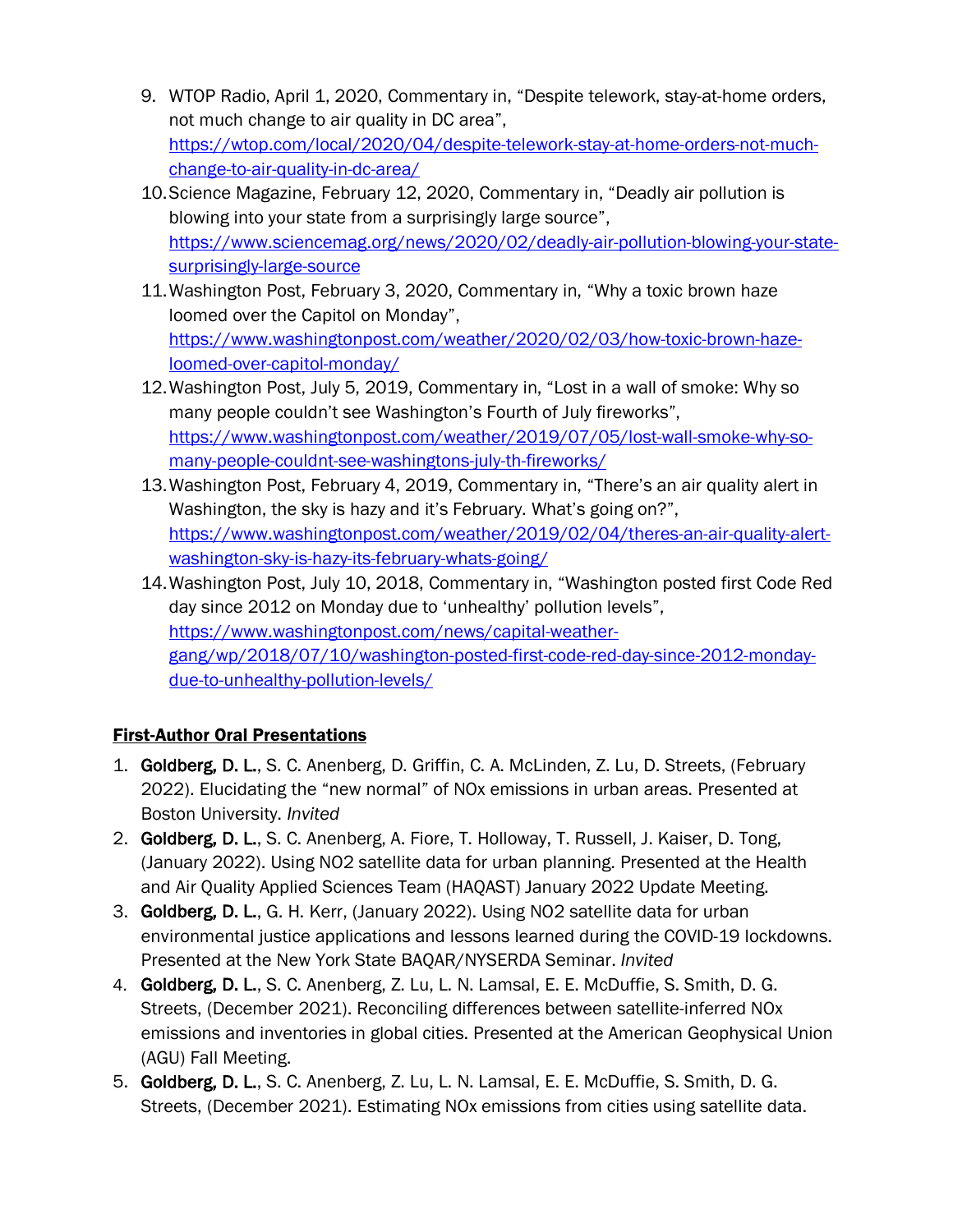Presented at the Western States Air Resources (WESTAR) Council Annual Meeting. *Invited*

- 6. Goldberg, D. L., S. C. Anenberg, Z. Lu, L. N. Lamsal, E. E. McDuffie, S. Smith, D. G. Streets, (September 2021). Satellite-derived NOx emissions for 80 global megacities between 2005 and 2019. Presented at the International Global Atmospheric Chemistry (IGAC) Biannual Meeting. Virtually.
- 7. Goldberg, D. L., S. C. Anenberg, D. Griffin, C. A. McLinden, Z. Lu, D. Streets, (April 2021). Estimating NOx emissions from global cities using satellite data. Presented at the National Centers for Atmospheric Research (NCAR) Atmospheric Chemistry Observation & Modeling (ACOM) Weekly Seminar. Virtually. *Invited*
- 8. Goldberg, D. L., S. C. Anenberg, G. Kerr, (March 2021). Changes in NO<sub>2</sub> following the COVID-19 lockdowns: Disentangling anthropogenic changes from natural variability. Presented at the Mid-Atlantic Regional Air Management Association (MARAMA) Mobile Sources Workshop. Virtually. *Invited*
- 9. Goldberg, D. L., S. C. Anenberg, Z. Lu, D. Streets, (January 2021). Top-down NOx emissions estimates for 50 global cities during the last 15 years. Presented at the American Meteorological Society Annual Meeting. Virtually.
- 10.Goldberg, D. L., S. C. Anenberg, D. Griffin, C. A. McLinden, Z. Lu, D. Streets, (December 2020). Using TROPOMI and re-analysis meteorology to disentangle the impact of the COVID-19 lockdowns on urban NO2 natural variability. Presented at the American Geophysical Union (AGU) Fall Meeting. Virtually. *Invited*
- 11. Goldberg, D. L., S. C. Anenberg, G. Kerr, (December 2020). Changes in NO<sub>2</sub> following the COVID-19 lockdowns: Disentangling anthropogenic changes from natural variability. Presented at the Mid-Atlantic Regional Air Management Association (MARAMA) Science Team Meeting. Virtually. *Invited*
- 12. Goldberg, D. L., S. C. Anenberg, G. Kerr, (November 2020). Health impacts of  $NO<sub>2</sub>$  and its changes during the COVID-19 lockdowns. Co-presentation at the Ozone Transport Commission Annual Meeting. Virtually. *Invited*
- 13.Goldberg, D. L., S. C. Anenberg, D. Griffin, C. A. McLinden, Z. Lu, D. Streets, (October 2020). Oversampling TROPOMI NO<sub>2</sub> in the US & using it to estimate effects of COVID-19 lockdowns on urban NOx emissions. Presented at the OMI-TROPOMI Science Team Meeting. Virtually.
- 14.Goldberg, D. L., S. C. Anenberg, D. Griffin, C. A. McLinden, A. Mohegh, Z. Lu, D. Streets, (October 2020). Disentangling the impact of the COVID-19 lockdowns on urban NO2 from natural variability. Presented at the 19<sup>th</sup> Annual Community Modeling and Analysis System (CMAS) Conference. Virtually.
- 15. Goldberg, D. L., S. C. Anenberg, G. Kerr, (September 2020). Health impacts of  $NO<sub>2</sub>$  and its changes during the COVID-19 lockdowns. Co-presentation at the NCAR Climate and Health Seminar Series. Virtually. *Invited*
- 16.Goldberg, D. L., Z. Lu, D. Streets, S. C. Anenberg, A. Mohegh, L. N. Lamsal, N. A. Krotkov, B. N. Duncan, F. Liu, D. Griffin, C. McLinden, H. Eskes (August 2020). The satellite data revolution: How new satellite instruments can provide better estimates of NOx pollution.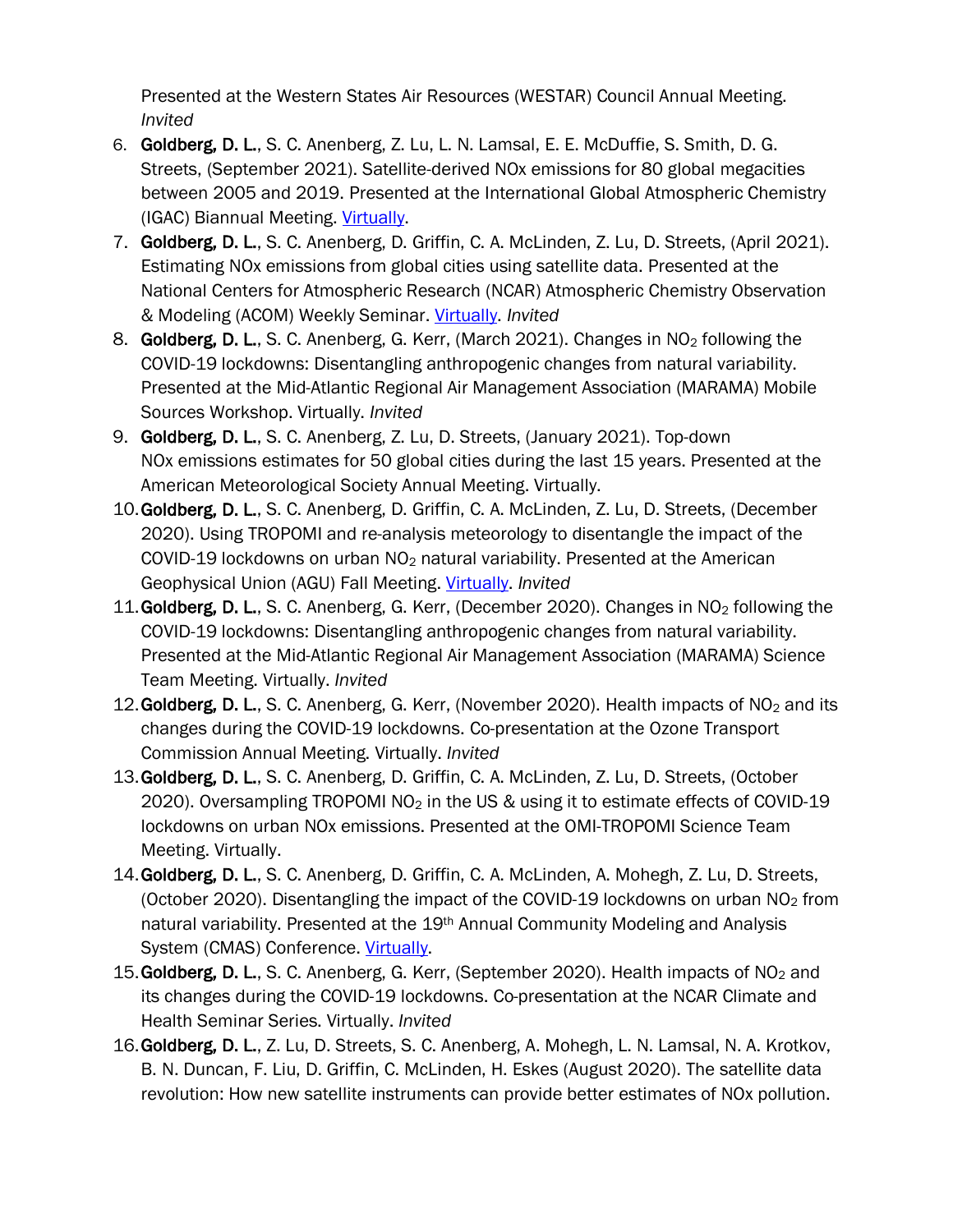Presented at the International Society of Environmental Epidemiology Annual Meeting. Virtually.

- 17. Goldberg, D. L., Z. Lu, D. Streets, S. C. Anenberg, A. Mohegh, L. N. Lamsal, N. A. Krotkov, B. N. Duncan, F. Liu, D. Griffin, C. McLinden, H. Eskes (June 2020). Estimating air pollution emissions, exposures, and public health impacts in cities worldwide. Presented at the TOLNET and Pandora Science Team Meeting. Virtually.
- 18.Goldberg, D. L., Z. Lu, D. Streets, S. C. Anenberg, A. Mohegh, T. Canty, R. J. Salawitch, R. R. Dickerson (February 2020) Using models and satellite data to estimate air pollution in the Baltimore-Washington area. Presented at The Baltimore-Washington Regional Air Quality Symposium. College Park, MD. *Invited*
- 19.Goldberg, D. L., Z. Lu, D. G. Streets, A. Mohegh, V. Southerland, S. C. Anenberg (January 2020) Using satellite data to estimate air pollution at high spatiotemporal resolution. Presented at The Applications for Big Data and the Environment. Davis, CA. *Invited*
- 20.Goldberg, D. L., Z. Lu, D. Streets, S. C. Anenberg, A. Mohegh, V. Southerland, L. N. Lamsal, N. A. Krotkov, B. N. Duncan, F. Liu, D. Griffin, C. McLinden, H. Eskes (January 2020). Estimating air pollution emissions, exposures, and public health impacts in cities worldwide. Presented at the American Meteorological Society Annual Meeting, Boston, MA.
- 21.Goldberg, D. L., Z. Lu, D. G. Streets, B. de Foy, L. N. Lamsal, N. A. Krotkov, B. N. Duncan, F. Liu, D. Griffin, C. McLinden, P. Achakulwisut, A. Mohegh, V. Southerland, S. C. Anenberg (December 2019). Using NASA satellite data to estimate exposure to air pollution. Presented at the George Washington University Environmental and Occupational Health Seminar. Washington, DC. *Invited*
- 22.Goldberg, D. L., Z. Lu, D. Streets, S. C. Anenberg, A. Mohegh, V. Southerland, L. N. Lamsal, N. A. Krotkov, B. N. Duncan, F. Liu, D. Griffin, C. McLinden, H. Eskes (October 2019). Estimating air pollution emissions, exposures, and public health impacts in cities worldwide. Presented at the New Applications in the Use of Satellite Data Monitoring for Population Health. Huntsville, AL.
- 23.Goldberg, D. L., Z. Lu, T. Oda, L. N. Lamsal, N. A. Krotkov, B. N. Duncan, F. Liu, D. Griffin, C. McLinden, D. G. Streets (August 2019). Using OMI  $NO<sub>2</sub>$  to infer fossil-fuel emissions of CO2 from large metropolitan areas in the United States. Presented at the Aura Science Team Meeting. Pasadena, CA.
- 24.Goldberg, D. L., Z. Lu, D. G. Streets, B. de Foy, L. N. Lamsal, N. A. Krotkov, B. N. Duncan, F. Liu, D. Griffin, C. McLinden, P. Achakulwisut, A. Mohegh, V. Southerland, S. C. Anenberg (July 2019). Policy-relevant applications of satellite data: Estimating air pollution emissions, exposures, and public health impacts in cities worldwide. Presented at the Health and Air Quality Applied Sciences Team (HAQAST6) Meeting. Pasadena, CA.
- 25. Goldberg, D. L., Z. Lu, B. de Foy, D. G. Streets (May 2019). Investigating  $NO<sub>x</sub>$  emissions from megacities using re-processed OMI  $NO<sub>2</sub>$  and TROPOMI  $NO<sub>2</sub>$ . Presented at the OWLETS Science Team Meeting. College Park, MD.
- 26.Goldberg, D. L., Z. Lu, D. G. Streets, (March 2019) Using satellite data to estimate air pollution at high spatiotemporal resolution. Presented at The Workshop in Environmental Economics and Data Science (TWEEDS). Portland, OR. *Invited*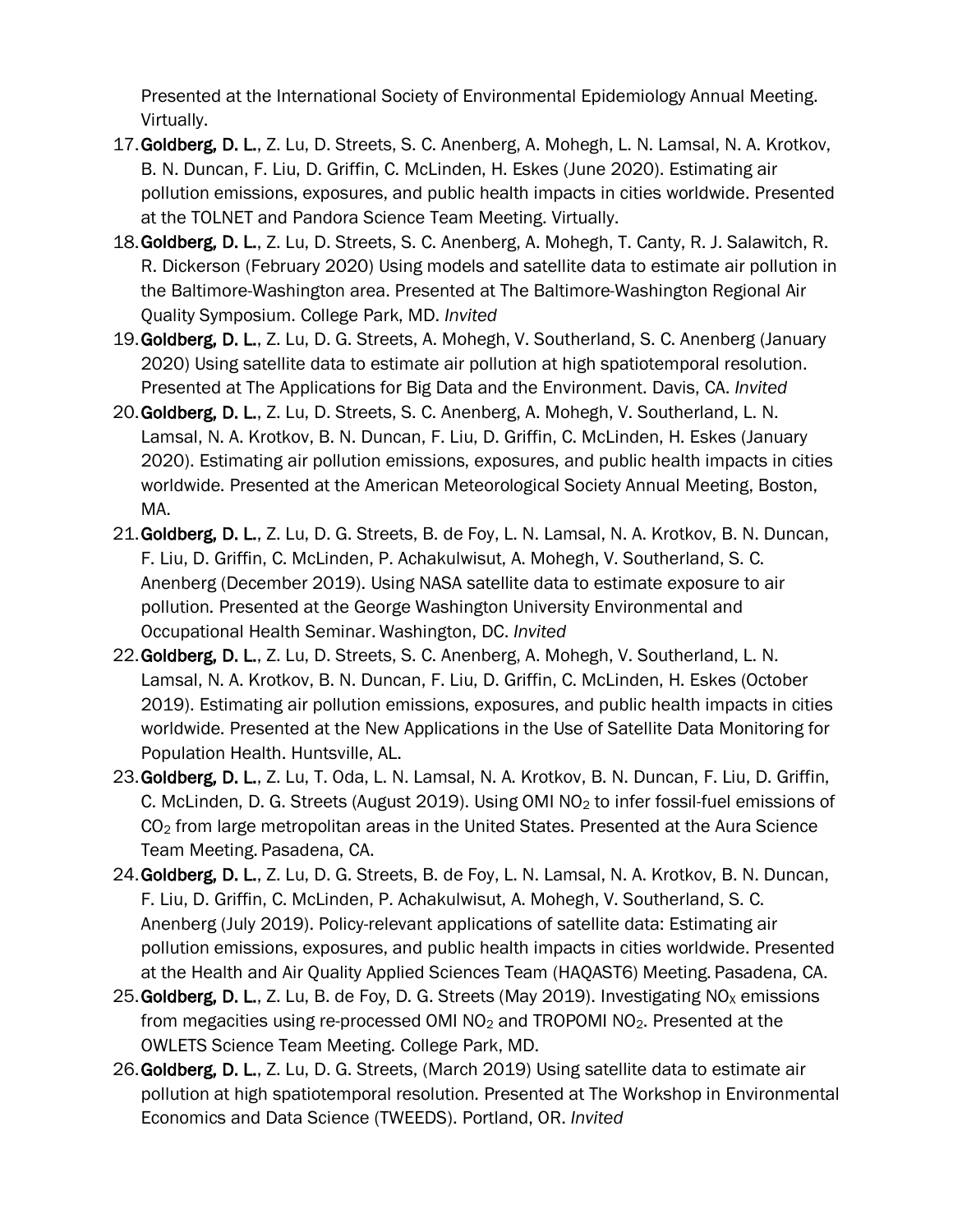- 27.Goldberg, D. L., L. N. Lamsal, P. Saide, G. Carmichael, B. de Foy, D. Henze, Z. Lu, D. G. Streets (December 2018). Recent Advances in Deriving NOx Emission Estimates from Satellite Data. Presented at the American Geophysical Union (AGU) Fall Meeting. Washington, D.C.
- 28.Goldberg, D. L., Z. Adelman, D. Kenski, M. Janssen, T. Nergui, Z. Lu (December 2018). Linking Surface Monitors, Satellite Data, and Emissions Inventories to Investigate Regional Haze Trends in the Eastern U.S. Presented at the American Geophysical Union (AGU) Fall Meeting. Washington, D.C.
- 29.Goldberg, D. L., P. Gupta, K. Wang, C. Jena, Y. Zhang, Z. Lu, D. G. Streets (October 2018). Using MAIAC AOD and WRF-Chem to estimate daily PM2.5 concentrations at 1 km resolution in the eastern United States. Presented at the 17<sup>th</sup> Annual Community Modeling and Analysis System (CMAS) Conference. Chapel Hill, NC.
- 30.Goldberg, D. L., L. N. Lamsal, P. Saide, G. Carmichael, Z. Lu, D. G. Streets (August 2018) A top-down assessment using OMI  $NO<sub>2</sub>$  suggests an underestimate in the  $NO<sub>x</sub>$  emissions inventory in Seoul, Korea during KORUS-AQ. Presented at the KORUS-AQ Science Team Meeting. Irvine, CA.
- 31.Goldberg, D. L., L. N. Lamsal, C. P. Loughner, W. H. Swartz, P. Saide, G. Carmichael, D. Henze, Z. Lu, D. G. Streets (July 2018). Recent advances in estimating  $NO<sub>x</sub>$  emissions from OMI. Presented at the Health and Air Quality Applied Sciences Team (HAQAST4) Meeting. Madison, WI.
- 32.Goldberg, D. L., L. N. Lamsal, C. P. Loughner, W. H. Swartz, P. Saide, G. Carmichael, D. Henze, Z. Lu, D. G. Streets (December 2017). Estimating  $NO<sub>x</sub>$  emissions and surface concentrations at high spatial resolution. Presented at the American Geophysical Union (AGU) Fall Meeting. New Orleans, LA.
- 33.Goldberg, D. L., L. N. Lamsal, C. P. Loughner, W. H. Swartz, P. Saide, G. Carmichael, D. Henze, Z. Lu, D. G. Streets (November 2017). Estimating  $NO<sub>x</sub>$  emissions and surface concentrations at high spatial resolution. Presented at the Health and Air Quality Applied Sciences Team (HAQAST3) Meeting. Palisades, NY.
- 34.Goldberg, D. L., L. N. Lamsal, C.P. Loughner, Z. Lu, D. G. Streets, T. P. Canty, T.P. Vinciguerra, D. C. Anderson, R. J. Salawitch & R. R. Dickerson (October 2017) Ground measurements, satellite observations, and model simulations of air quality in the Chesapeake Bay region. Presented at the OWLETS Science Team Meeting. Baltimore, MD. *Invited*
- 35.Goldberg, D. L., L. N. Lamsal, C.P. Loughner, P. Saide, G. Carmichael, Z. Lu, D. G. Streets, (September 2017) A new satellite technique to derive high-resolution tropospheric NO2 columns in the eastern United State. Presented at the OMI Science Team Meeting. Greenbelt, MD. *Invited*
- 36.Goldberg, D. L., L. N. Lamsal, C.P. Loughner, Z. Lu, D. G. Streets, T. P. Canty, T.P. Vinciguerra, D. C. Anderson, R. J. Salawitch & R. R. Dickerson (August 2017) Innovative techniques to observe and model air pollution in the eastern United States. Presented at Northwestern University. Evanston, IL. *Invited*
- 37.Goldberg, D. L., L. N. Lamsal, C.P. Loughner, Z. Lu, D. G. Streets, T. P. Canty, T.P. Vinciguerra, D. C. Anderson, R. J. Salawitch & R. R. Dickerson (June 2017) Innovative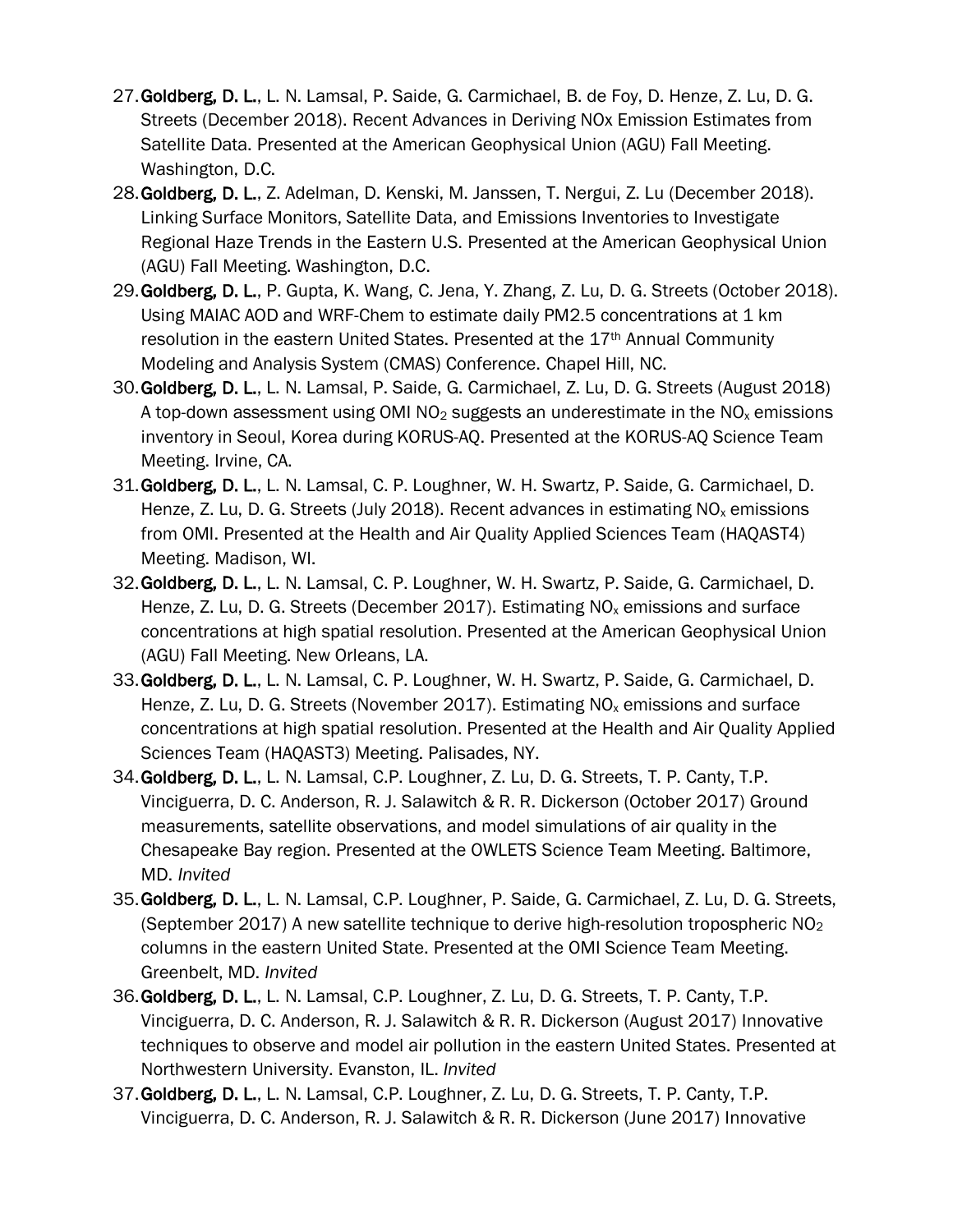techniques to observe and model air pollution in the eastern United States. Presented at the University of Wisconsin-Madison. Madison, WI. *Invited*

- 38.Goldberg, D. L., L. N. Lamsal, P. Saide, G. Carmichael, Z. Lu, D. G. Streets (February 2017) Validation of a satellite technique to derive high-resolution tropospheric  $NO<sub>2</sub>$ columns in Korea. Presented at the KORUS-AQ Science Team Meeting. Seogwipo, Jeju, South Korea.
- 39.Goldberg, D. L., C. P. Loughner, L. N. Lamsal, Z. Lu, D. G. Streets (October 2016). Highresolution OMI satellite retrievals of tropospheric  $NO<sub>2</sub>$  in the eastern United States. Presented at the 15<sup>th</sup> Annual Community Modeling and Analysis System (CMAS) Conference. Chapel Hill, NC.
- 40.Goldberg, D. L., T. P. Canty, T.P. Vinciguerra, C.P. Loughner, D. C. Anderson, R. J. Salawitch & R. R. Dickerson (February 2016) Lifetime and distribution of ozone air pollution in the eastern United States. Presented at Carnegie Mellon University. Pittsburgh, PA. *Invited*
- 41. Goldberg, D. L., T. P. Canty, L. Hembeck, T. P. Vinciguerra, R. J. Salawitch & R. R. Dickerson. (October 2015). Evidence for an increasing geographic region of influence on ozone air pollution in the eastern United States. Presented at the 14<sup>th</sup> Annual Community Modeling and Analysis System (CMAS) Conference. Chapel Hill, NC.
- 42.Goldberg, D. L., T. P. Canty, T. P. Vinciguerra, H. He, R. J. Salawitch & R. R. Dickerson. (July 2015). Recent ozone modeling results in the Mid-Atlantic. Presented at the Mid-Atlantic Regional Air Management Association (MARAMA) Science Team Meeting. Richmond, VA.
- 43.Goldberg, D. L., T. P. Canty, L. Hembeck, C. P. Loughner, D. C. Anderson, R. J. Salawitch & R. R. Dickerson. (June 2015). Evidence for an increasing geographic region of influence on ozone air pollution in the Eastern United States. Presented at the NASA Air Quality Applied Sciences Team (AQAST) Summer 2015 Meeting. St Louis, MO.
- 44. Goldberg, D. L., T. P. Canty, T. P. Vinciguerra, H. He, R. J. Salawitch & R. R. Dickerson. (April 2015). Scientific insight from CAMx OSAT modeling. Presented at the Ozone Transport Commission (OTC) Spring Meeting. Washington, DC.
- 45.Goldberg, D. L., C. P. Loughner, M. A. Tzortziou, J. W. Stehr, K. E. Pickering & R. R. Dickerson. (January 2015). The Impact of the Chesapeake Bay Climate and Boundary Layer Dynamics on Air Pollutant Concentrations during Smog Episodes. Presented at the American Meteorological Society (AMS) 2015 Annual Meeting. Phoenix, AZ.
- 46.Goldberg, D. L., T. P. Canty, C. P. Loughner, L. Hembeck, D. C. Anderson, T. P. Vinciguerra, R. J. Salawitch, R. R. Dickerson. (October 2014) Recent Improvements in Regional Air Quality Models and their Impacts on Ozone Source Attribution. Presented at the 13<sup>th</sup> Annual Community Modeling and Analysis System (CMAS) Conference. Chapel Hill, NC.
- 47.Goldberg, D. L., C. P. Loughner, M. A. Tzortziou, J. W. Stehr, K. E. Pickering, & R. R. Dickerson. (October 2014). Increased Air Pollution over the Chesapeake Bay and its Effect on Deposition to the Bay. Presented at the NADP 2014 Fall Meeting. Indy, IN.
- 48.Goldberg, D. L., C. P. Loughner, M. A. Tzortziou, L. T. Marufu, J. W. Stehr, K. E. Pickering & R. R. Dickerson. (February 2014). Higher surface ozone concentrations over the